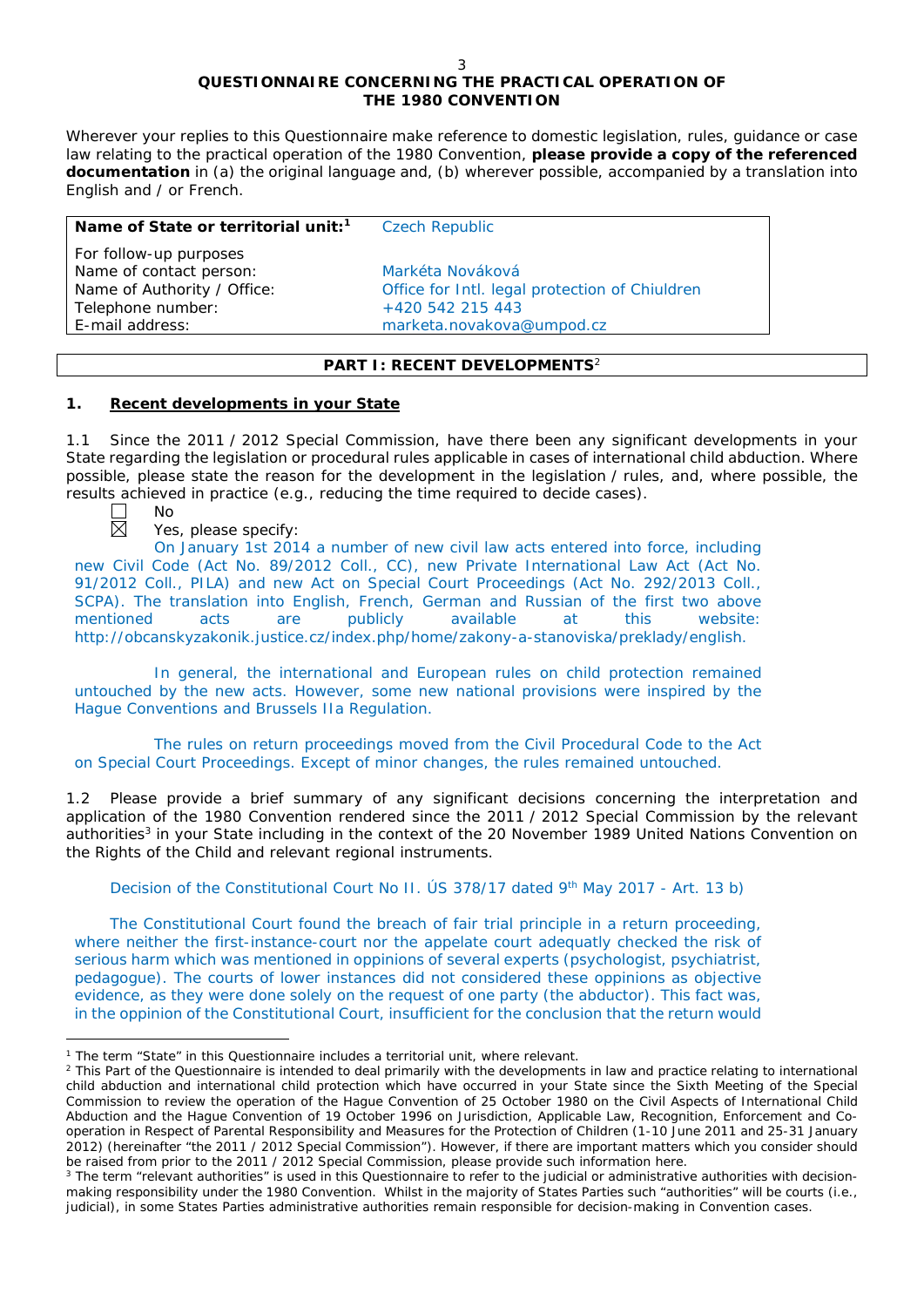not expose the child to the risk of serious harm. The best interest of the child requires in such situation the ex officio activity of the court in order to examine the potential risk (e.g. through an indipendent expert evidence).

1.3 Please provide a brief summary of any other significant developments in your State since the 2011 / 2012 Special Commission relating to international child abduction.

Please insert text here

# **2. Issues of compliance**

No

2.1 Are there any States Parties to the 1980 Convention with whom you are having particular challenges in achieving successful co-operation? Please specify the challenges you have encountered and, in particular, whether the problems appear to be systemic.

闵

Yes, please specify:

Spain - the problems with delays at the Central Authority. The initiation of return proceeding (i.e. lodging of a return application to the court) depends on the oppinion of the State Attorney and in some cases the case had not been filed to the relevant court in 1 year period.

Uzbekistan - the inactivity of the Central Authority; the non-respecting of Art. 7, no assistance in filing the case to the relevant court. In this case even the Permanent Bureau was requested for assistance.

2.2 Are you aware of situations / circumstances in which there has been avoidance / evasion of the 1980 Convention?



Yes, please specify:

In some States there are remarkable problems with enforcement of the return orders. Even if the return had been ordered, there are no effective instruments to order the enforcement of it.

# **PART II: THE PRACTICAL OPERATION OF THE 1980 CONVENTION**

# **3. The role and functions of Central Authorities designated under the 1980 Convention**<sup>4</sup>

# *In general*

Have any challenges arisen in practice in achieving effective communication or co-operation with other Central Authorities?



No

Yes, please specify:

Some Central Authorities do not use the modern means of communication. They insist on sending of requests by mail and they do not start any action before they receive the file by mail. This can cause remarkable delays (up to a couple of weeks).

3.2 Have any of the duties of Central Authorities, as set out in **Article 7** of the 1980 Convention, raised any particular problems in practice either in your State, or in States Parties with whom you have cooperated?<br> $\overline{\mathbb{Z}}$ 

No

Yes, please specify:

Lack of an effective system of legal aid for the left-behind parents; long terms in cooperation with Central Authorities; impossibility to use the modern communication means (e-mails) in communication with some Central Authorities.

3.3 Has your Central Authority encountered any challenges with the application of any of the 1980 Convention provisions? If so, please specify. No



 $\overline{a}$ 

Yes, please specify: The system of provisions on legal aid.

*Legal aid and representation*

<sup>&</sup>lt;sup>4</sup> See also Section 5 below on "Ensuring the safe return of children" which involves the role and functions of Central Authorities.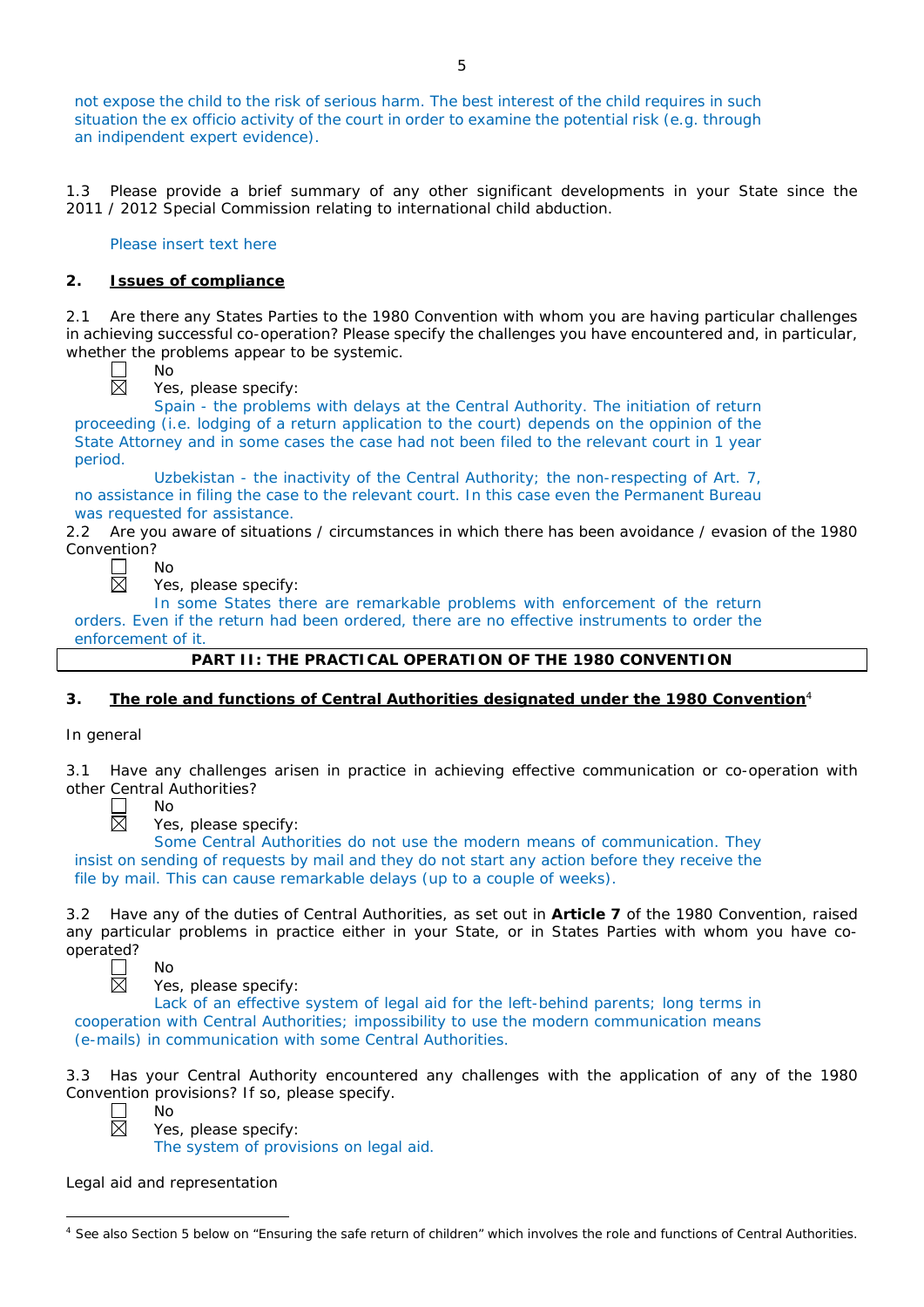3.4 Do the measures your Central Authority takes to provide or facilitate the provision of legal aid, legal advice and representation in return proceedings under the 1980 Convention (**Art. 7(2)-(g)**) result in delays in proceedings either in your own State, or, where cases originate in your State, in any of the requested States you have dealt with?

No Yes, please specify:

3.5 Are you aware of any other challenges in your State, or, where cases originate in your State, in any of the requested States you have dealt with, regarding the obtaining of legal aid, advice and / or representation for either left-behind parents or taking parents?5

No

Yes, please specify:

In some States, including the Czech Republic, the means test for purpose of free or reduced legal aid can cause delays in the return proceeding. If the application to the court has to be filed exclusively by a state authority (Central Authority, State Attorney etc.), there could be delay in considering the circumstances of the case.

# *Locating the child*

3.6 Has your Central Authority encountered any challenges with locating children in cases involving the 1980 Convention, either as a requesting or requested State?

 $\boxtimes$ No П

Yes, please specify the challenges encountered and what steps were taken or are considered to be taken to overcome these challenges: Please insert text here

3.7 Has your Central Authority worked with any external agencies to discover the whereabouts of a child wrongfully removed to or retained within your State (*e.g.*, the police, Interpol, private location services)?

No

No

Yes, please share any good practice on this matter:

Police, local social services, social security administration

*Information exchange, training and networking of Central Authorities*

3.8 Has your Central Authority shared its expertise with another Central Authority or benefited from another Central Authority sharing its expertise with your Central Authority, in accordance with the Guide to Good Practice – Part I on Central Authority Practice?<sup>6</sup>

Yes, please specify:

The Czech Central Authority regularly meet other Central Authorities on bilateral basis (e.g. bilateral workshops or meetings).

3.9 Has your Central Authority organised or participated in any other networking initiatives between Central Authorities such as regional meetings via conference call or videoconference? No



 $\overline{a}$ 

Yes, please specify:

In May 2017 the Czech Central Authority organized a meeting of CA of the "most frequent partner" States where experience was exchanged and also the colleagues had opportunity to discuss the details of cooperation and cases on bilateral meetings.

<sup>&</sup>lt;sup>5</sup> See paras 1.1.4 to 1.1.6 of the "Conclusions and Recommendations of the Fifth Meeting of the Special Commission to review the operation of the *Hague Convention of 25 October 1980 on the Civil Aspects of International Child Abduction* and the practical implementation of the *Hague Convention of 19 October 1996 on Jurisdiction, Applicable Law, Recognition, Enforcement and Co-operation in Respect of Parental Responsibility and Measures for the Protection of Children* (30 October – 9 November 2006) (hereinafter referred to as the ["Conclusions and Recommendations of the 2006 Special Commission"](https://assets.hcch.net/upload/concl28sc5_e.pdf)) and paragraphs 32 to 34 of the [Conclusions and Recommendations of the Special Commission](https://assets.hcch.net/upload/wop/concl28sc6_e.pdf) to review the operation of the Hague Convention of *19 [October 1980 on Jurisdiction, Applicable law, Recognition, Enforcement and Co-operation in Respect of Parental Responsibility](https://assets.hcch.net/upload/wop/concl28sc6_e.pdf)  [and Measures for the Protection of Children](https://assets.hcch.net/upload/wop/concl28sc6_e.pdf)* (1-10 June 2011 and 25-31 January 2012) (hereinafter the "C&R of the 2011/2012 Special Commission") (available on the Hague Conference website at < www.hcch.net > under "Child Abduction Section" then "Special Commission meetings").

<sup>&</sup>lt;sup>6</sup> Available on the Hague Conference website at < www.hcch.net > under "Child Abduction Section" then "Guides to Good Practice". See, in particular, Chapter 6.5 on twinning arrangements.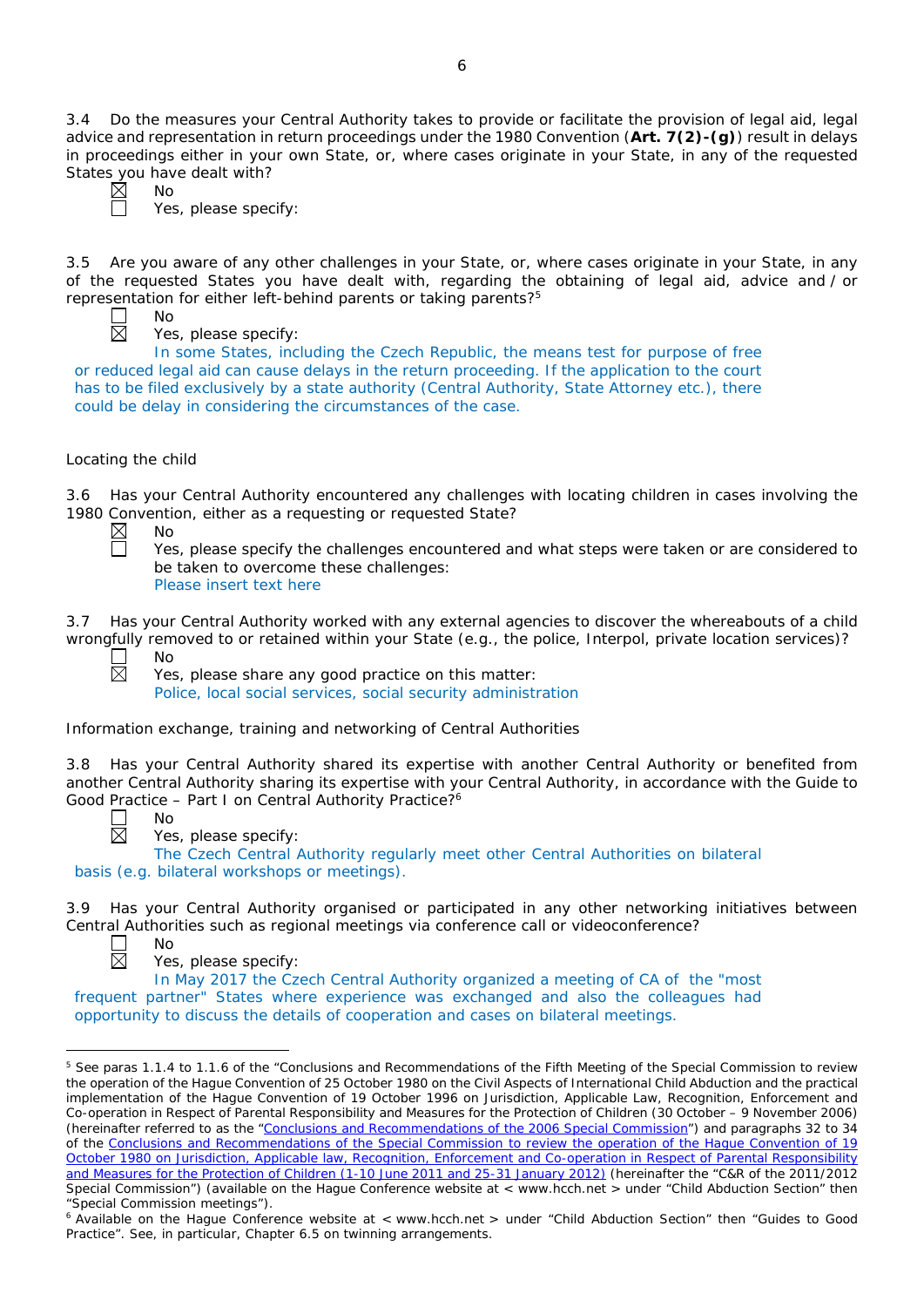The represenatives of the Czech Central Authority took part as speakers at the meeting of German "abduction" judges in September 2016.

### *Statistics*<sup>7</sup>

3.10 If your Central Authority does not submit statistics through the web-based INCASTAT database, please explain why.

#### Please insert text here

#### *Prompt handling of cases*

No

3.11 Does your Central Authority have mechanisms in place to ensure the prompt handling of cases?

 $\mathsf{L}$ 岗

Yes, please specify:

The Czech Central Authority employs the modern means of communication. It initiates the first steps immediately (within 7 days at the latest) after receiving only an email request from the requesting Central Authority (Art. 16 announcement, location of the child, cooperation with local social services, sending of voluntary return letter etc.).

3.12 If your Central Authority is experiencing delays in handling cases please specify the main reasons for these delays:

#### Please insert text here

# **4. Court proceedings & promptness**

4.1 Has your State limited the number of judicial or administrative authorities who can hear return applications under the 1980 Convention (*i.e.*, concentration of jurisdiction")?8



Yes

No

No, please indicate if such arrangements are being contemplated: Please insert text here

4.2 Does your State have mechanisms in place to handle return decisions within six weeks (*e.g.*, production of summary evidence, limitation of appeals, swift enforcement)?



 $\Box$ 

Yes, please explain:

There are special provisions on return proceedings in Section 478 - 491 of the Act on Special Court Proceedings. The court has to schedule the hearing within 3 weeks from initiating of the proceedings. The court shall issue an order within 6 weeks from initiating of the proceedings. If the court issues an order later it has to explain the reasons in the justification of the order. The 1<sup>st</sup> instance court shall forward the appeal to the court of appeal within 7 days from the filing an appeal. The court of appeal shall issue an order within 30 days from receiving the file. The extrarordinary means of appeal are not allowed - there is only 2 instance proceeding. In very difficult cases the complaint to the Constitutional Court can be filed.

The 1<sup>st</sup> instance orders are preliminarily enforceable.

4.3 If your response to the previous question is No, does your State contemplate implementing mechanisms to meet the requirement of prompt return under the 1980 Convention (*e.g.*, procedures, bench-books, guidelines, protocols)?

No, please explain:

Please insert text here

 $\Box$ Yes, please explain:

Please insert text here

4.4 If your State is experiencing delays in handling return decisions please specify the main reasons for these delays:

#### Please insert text here

<sup>7</sup> See paras 1.1.16 to 1.1.21 of the Conclusions and Recommendations of the 2006 Special Commission (*supra.* note 5). <sup>8</sup> See, *The [Judges' Newsletter](https://www.hcch.net/en/instruments/conventions/publications2/judges-newsletter)* on International Child Protection – Vol. XX / [Summer-Autumn 2013](https://assets.hcch.net/upload/newsletter/nl2013tome20en.pdf) the special focus of which was "Concentration of jurisdiction under the *Hague Convention of 25 October 1980 on the civil aspects of International Child Abduction* and other international child protection instruments".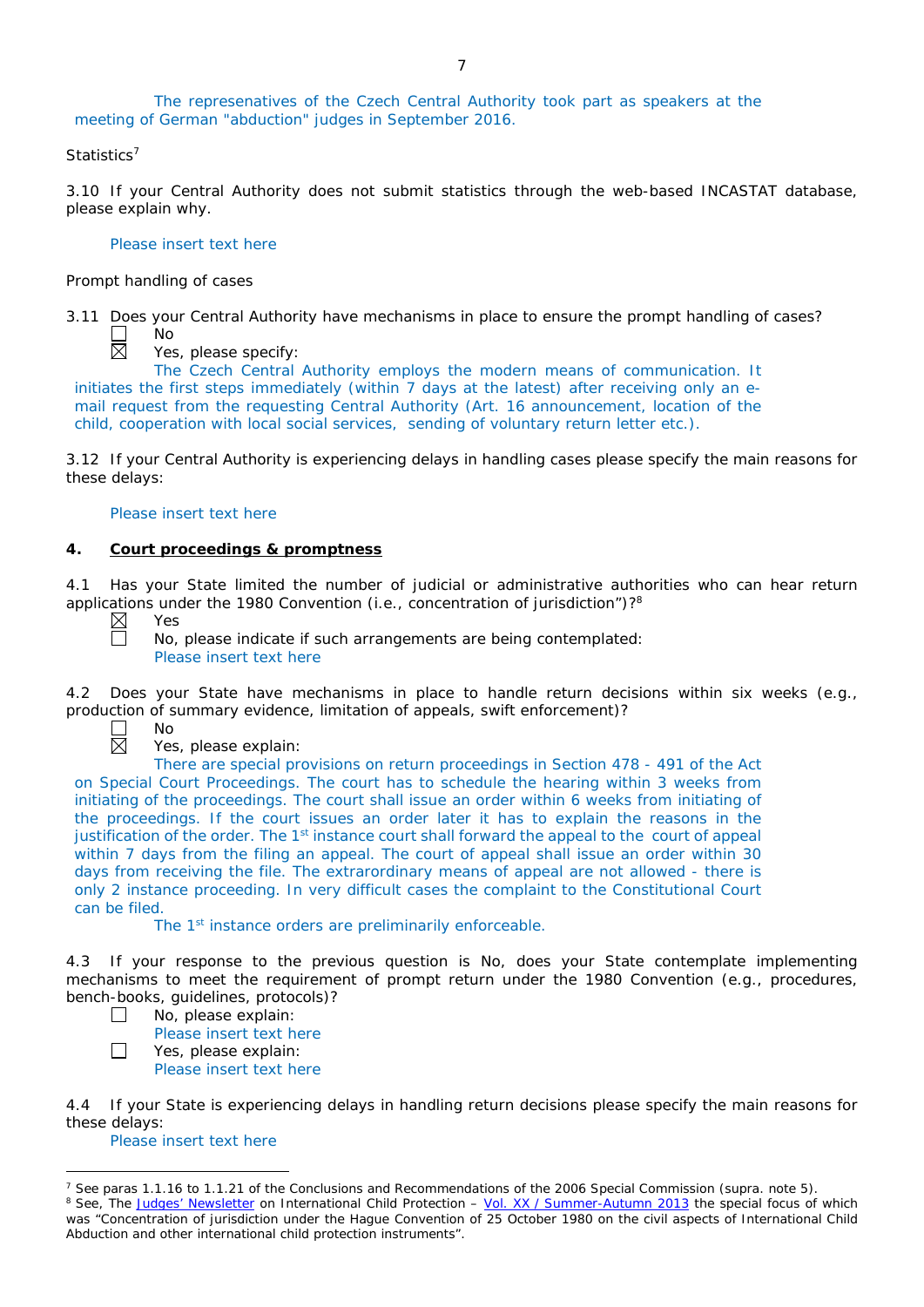4.5 Do your courts regularly order immediate protective measures when initiating the return procedure, so as to prevent a new removal and minimize the harm to the child (*e.g.*, prohibit removal of the child from the jurisdiction, retain documentation, grant provisional access rights to the leftbehind parent)?

| $\Box$ | No, please explain: |
|--------|---------------------|

Please insert text here

Yes, please explain:

The court can order the monitoring of child´s movement at the territory of the Czech Republic, prohibit the removal of the child from the territory of the Czech Republic without the consent of the court or order a measure in order to prevent breach of personal realtions between the child and the left-behind parent (usually the court orders access regulation).

- 4.6 Do your courts make use of direct judicial communications to ensure prompt proceedings? Yes 岗
	- No, please explain:

The court usually requests the assistance of Central Authorities which is usually

faster.

4.7 If your State has not designated a sitting judge to the International Hague Network of Judges does

|        | your State intend to do so in the near future? |  |  |  |  |
|--------|------------------------------------------------|--|--|--|--|
| II Yes |                                                |  |  |  |  |
|        | $\Box$ No, please explain:                     |  |  |  |  |

 $\boxtimes$ 

No, please explain: Please insert text here

4.8 Please comment upon any cases (whether your State was the requesting or requested State), in which the judge (or decision-maker) has, before determining an application for return, communicated with a judge or other authority in the requesting State regarding the issue of the child's safe return. What was the specific purpose of the communication? What was the outcome?

The Czech judge requested information from a Canadian judge in case where there was a criminal charge against the abducting parent in Canada. The Canadian liason judge informed that there were no reasons to worry about the safe return of the child because of this criminal charge. Based on this information the Czech court ordered the return of the child together with abducting parent. Immediately after the return to Canada the abducting parent was detained, the child was removed and delivered to left-behind parent. Since then the abducting parent (the primary carer of the child) has had no access to the child even if this abducting parent has been released and the criminal proceedings has not been finished yet.

# **5. Ensuring the safe return of children**<sup>9</sup>

*Methods for ensuring the safe return of children*<sup>10</sup>

5.1 What measures has your Central Authority taken to ensure that the recommendations of the 2006 and 2011 / 2012 Special Commission meetings<sup>11</sup> regarding the safe return of children are implemented? The undertakings to ensure the safe return of the child are applied quite often. The Central Authority promoted and provided free mediation to the parties.

5.2 In particular, in a case where the safety of a child is in issue and where a return order has been made in your State, how does your Central Authority ensure that the appropriate child protection bodies in the *requesting* State are alerted so that they may act to protect the welfare of a child upon return (until the appropriate court in the requesting State has been effectively seised)?

The Czech Central Authority relies on cooperation of the Central Authority of requesting State.

<sup>9</sup> See **Art. 7(2)** *h)* of the 1980 Convention.

<sup>&</sup>lt;sup>10</sup> Where relevant, please make reference to the use of undertakings, mirror orders and safe harbour orders and other such measures in your State.

<sup>11</sup> See the [Conclusions and Recommendations](https://assets.hcch.net/upload/concl28sc5_e.pdf) of the Special Commission of 2006 (*supra.* note 5) at paras 1.1.12 and 1.8.1 to 1.8.2 and 1.8.4 to 1.8.5 and the Appendix to the Conclusions and Recommendations and the [Conclusions and Recommendations](https://assets.hcch.net/upload/wop/concl28sc6_e.pdf)  of the 2011 / [2012 Special Commission](https://assets.hcch.net/upload/wop/concl28sc6_e.pdf) (*supra.* note 5).at paras 39-43.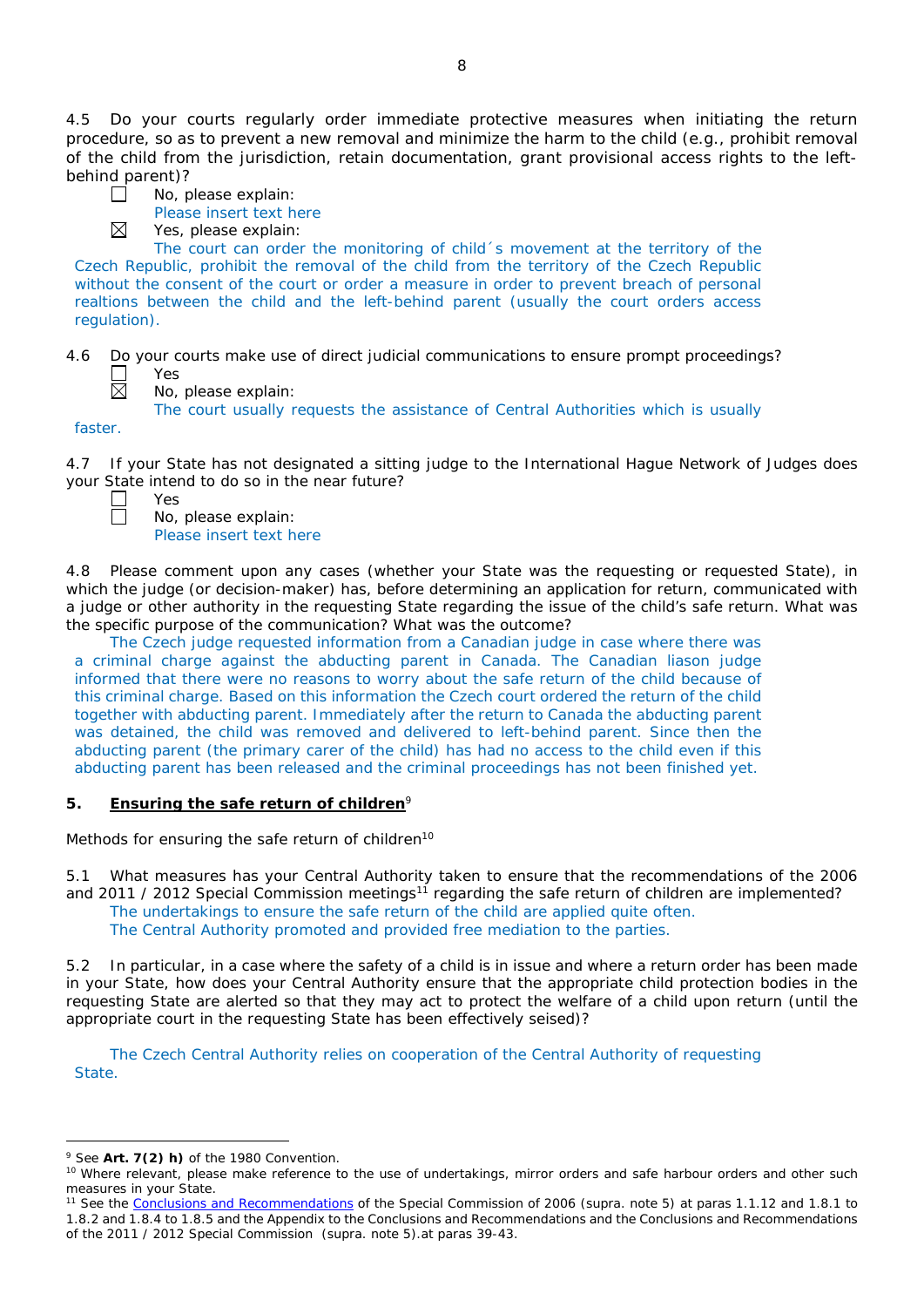5.3 Where there are concerns in the requested State regarding possible risks for a child following a return, what conditions or requirements can the relevant authority in your State put in place to minimise or eliminate those concerns?

The Czech Central Authority can alert the local social authority or even the local court to establish adequate arrangements.

#### *Use of the 1996 Convention to ensure a safe return*

5.4 If your State is not Party to the 1996 Convention, is consideration being given to the possible advantages of the 1996 Convention in providing a jurisdictional basis for urgent protective measures associated with return orders (**Arts 7 and 11**), in providing for their recognition by operation of law (**Art. 23**), and in communicating information relevant to the protection of the child (**Art. 34**)?

Yes, please explain: Please insert text here

#### *Protection of primary carer*

No

5.5 Are you aware of cases in your State where a primary carer taking parent, for reasons of personal security (*e.g.*, domestic or family violence, intimidation, harassment, etc.) or others, has refused or has not been in a position to return with the child to the requesting State? How are such cases dealt with in your State? Please explain and provide case examples where possible.

In general the relevant Czech court orders the taking parent (primary carer) to return the child. Only when this parent does not return the child voluntarily (based on the court decision) in set time, the left-behind parent can apply for enforcement and is entitled to deliver the child to the habitual residence. If the taking parent – primary carer refuses the return with the child for the reasons of family violence etc., the Court can order undertakings which enable the taking parents to return safely to the habitual residence of the child. The usual undertakings are: providing of separate apartment, not removing of the child from the care of taking parent (until the relevant court decides on custody arrangement), payment of an amount for maintenance of the child and taking parent, payment of travel expenses.

5.6 In particular, would your authorities consider putting in place measures to protect the primary carer upon return in the requesting State as a mean to secure the safe return of the child? Please explain and provide case examples where possible.

The Czech court can in these cases order the undertakings towards the left-behind parent.

#### *Post-return information*

5.7 In cases where measures are put in place in your State to ensure the safety of a child upon return, does your State (through the Central Authority, or otherwise) attempt to monitor the effectiveness of those measures upon the child's return? Would you support a recommendation that States Parties should cooperate to provide each other with follow-up information on such matters, insofar as is possible?

Yes, the Czech Central Authority co-operates with local social services in order to monitor the situation of the child upon return. The Czech Republic would strongly support providing the follow-up information.

5.8 If your State is not Party to the 1996 Convention, is consideration being given to the possible advantages of the 1996 Convention in providing a jurisdictional basis for requesting a report on the situation of the child upon return to the State of habitual residence (**Art. 32-(a)**)? No

Yes, please explain: Please insert text here

# **6. Voluntary agreements and mediation**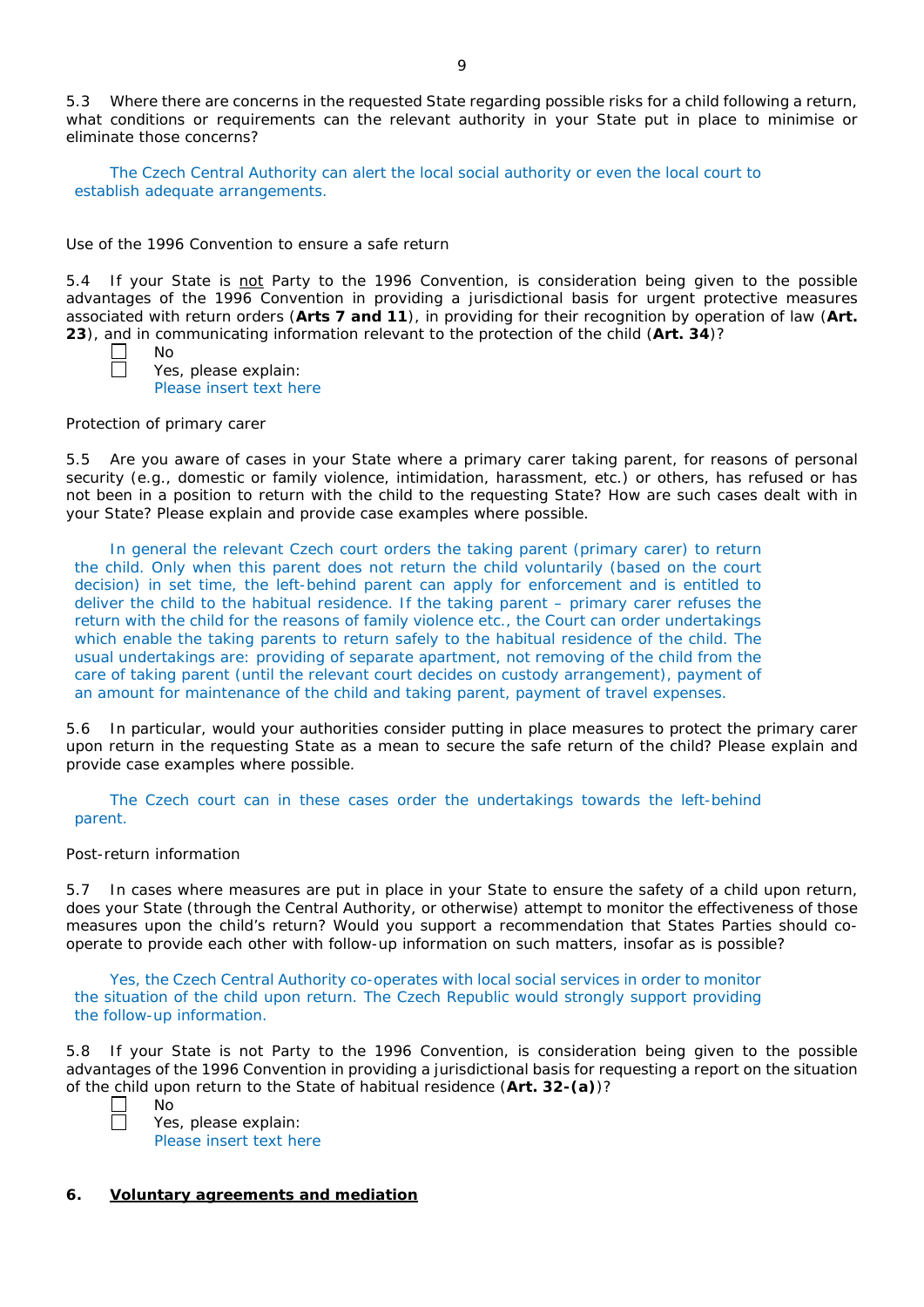6.1 How does your Central Authority (either directly or through any intermediary) take, or is it considering taking, appropriate steps under **Article 7-(c)** to secure the voluntary return of the child or to bring about an amicable resolution of the issues? Please explain:

The Czech Central Authority provides mediation for free. The mediation can be provided personally or online, in Czech or in some foreign laguages (English, German).

The Czech Central Authority can also organize case conferencing where the situation of the child is discussed with paretns, other relatives, involved authorities and specialists (school, physician, social worker, psychologist, therapist, NOGs etc.).

6.2 In what ways have you used the "Guide to Good Practice on Mediation" <sup>12</sup> for the purpose of implementing the 1980 Convention in your State? Please explain:

The Guide to Good Practice on Mediation inspired the practice of the Czech Central Authority which started to propose and provide mediation on regular basis in almost all incoming abduction cases and - if possible – also in outgoing abduction cases and access cases. Also the participation of the child in mediation process is strongly supported. The Czech Central Authority now works on the EU Project concerning participation of the child and the participation in mediation process is an important issue in this project.

<sup>&</sup>lt;sup>12</sup> Available on the Hague Conference website at < www.hcch.net > under "Child Abduction Section" then "Guides to Good Practice".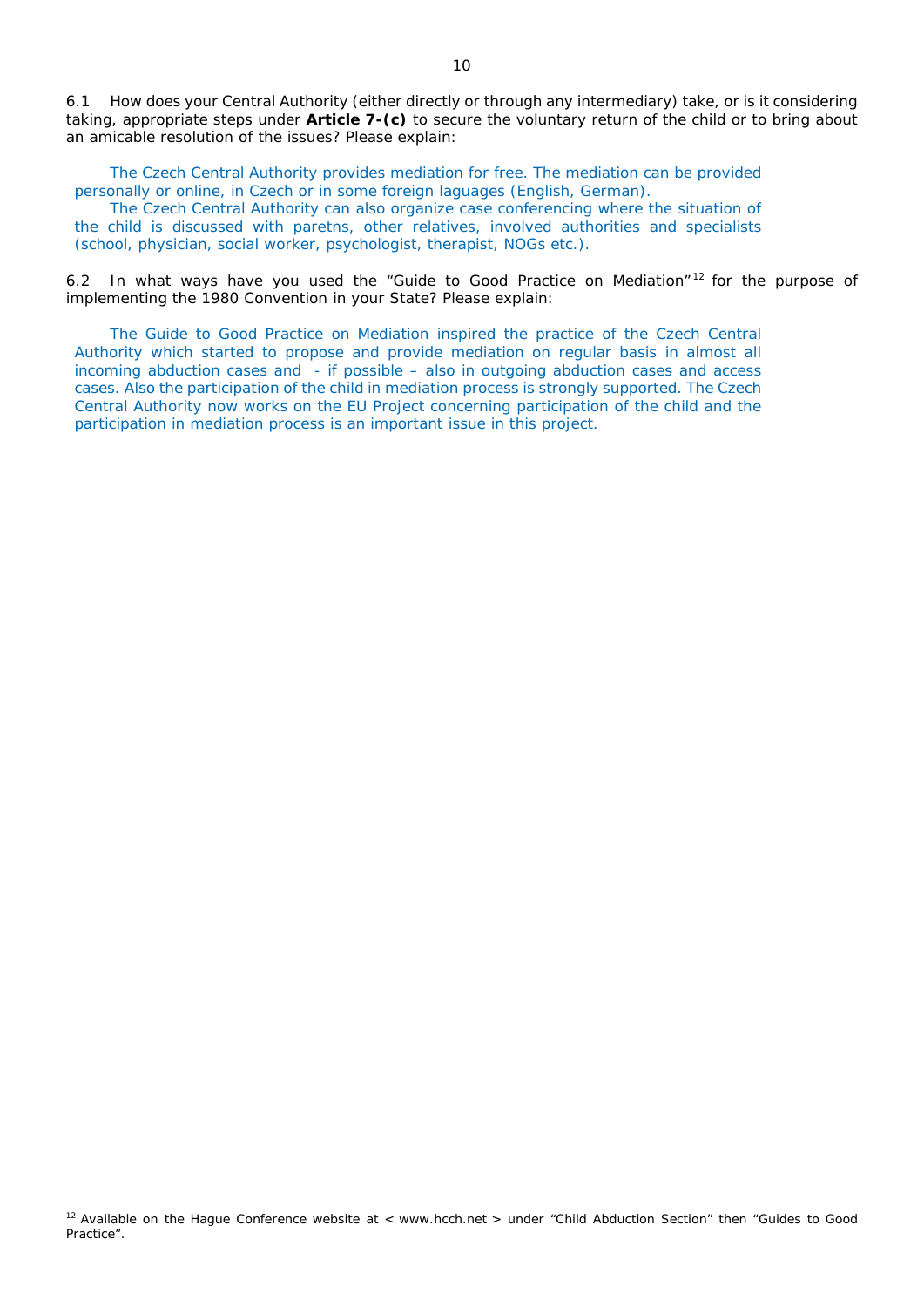6.3 Has your State considered or is it in the process of considering the establishment of a Central Contact Point for international family mediation to facilitate access to information on available mediation services and related issues for cross-border family disputes involving children, or has this task been entrusted to the Central Authority?<sup>13</sup>

No, please explain:

The Central Authority already provides mediation in abduction cases and othe cross-border cases.  $\Box$ 

Yes, please explain: Please insert text here

# **7. Preventive measures**

No

Yes

7.1 Has your State taken steps to advance the development of a travel form under the auspices of the International Civil Aviation Organisation?14

⊠

Yes, please describe: Please insert text here

7.2 Regardless of whether the International Civil Aviation Organisation adds the development of a travel form to its work programme, would your State support the development of a non-mandatory model travel form under the auspices of the Hague Conference?

No, please explain: Please insert text here

# **8. The Guide to Good Practice under the 1980 Convention**

8.1 In what ways have you used the Parts of the Guide to Good Practice<sup>15</sup> to assist in implementing for the first time, or improving the practical operation of, the 1980 Convention in your State?

- a. Part I on Central Authority Practice. Please explain: Please insert text here
- b. Part II on Implementing Measures. Please explain: Please insert text here
- c. Part III on Preventive Measures. Please explain: Please insert text here
- d. Part IV on Enforcement. Please explain: Please insert text here

8.2 How have you ensured that the relevant authorities in your State have been made aware of, and have had access to, the Guide to Good Practice?

The Guides are mentioned in all trainings and lectures provided by the Czech Central Authority, Ministry of Justice or liason judge for judges, social workers, consular officers, NGOs etc.

8.3 Do you have any other comments about any Part of the Guide to Good Practice?

# Please insert text here

# **9. Publicity and debate concerning the 1980 Convention**

9.1 Has the 1980 Convention given rise to (a) any publicity (positive or negative) in your State, or (b) any debate or discussion in your national parliament or its equivalent?<br>  $\boxtimes$  No<br>
Yes, please indicate the outcome of this debate or discussion

No

 $\overline{a}$ 

Yes, please indicate the outcome of this debate or discussion, if any:

<sup>&</sup>lt;sup>13</sup> As it has been encouraged in the Guide to Good Practice on Mediation, Chapter 4, on "Access to Mediation". par. 114-117. See also [Conclusions and Recommendations of the 2011](https://assets.hcch.net/upload/wop/concl28sc6_e.pdf) / 2012 Special Commission (*supra.* note 5) at par. 61.

<sup>14</sup> See the [Conclusions and Recommendations of the 2011](https://assets.hcch.net/upload/wop/concl28sc6_e.pdf) / 2012 Special Commission (*supra.* note 5) at par. 92.

<sup>&</sup>lt;sup>15</sup> All Parts of the Guide to Good Practice under the 1980 Convention are available on the Hague Conference website at < www.hcch.net > under "Child Abduction Section" then "Guides to Good Practice".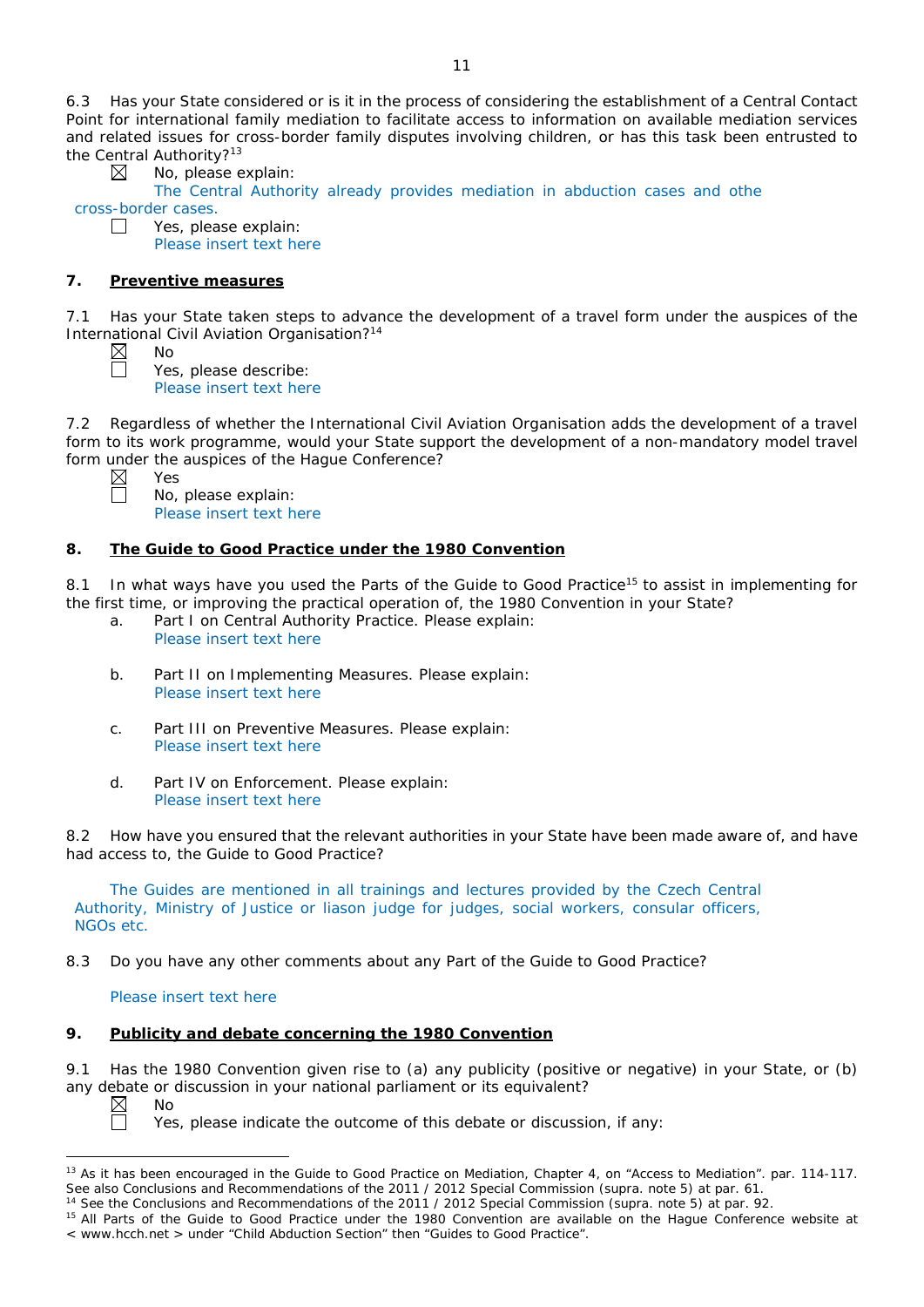Please insert text here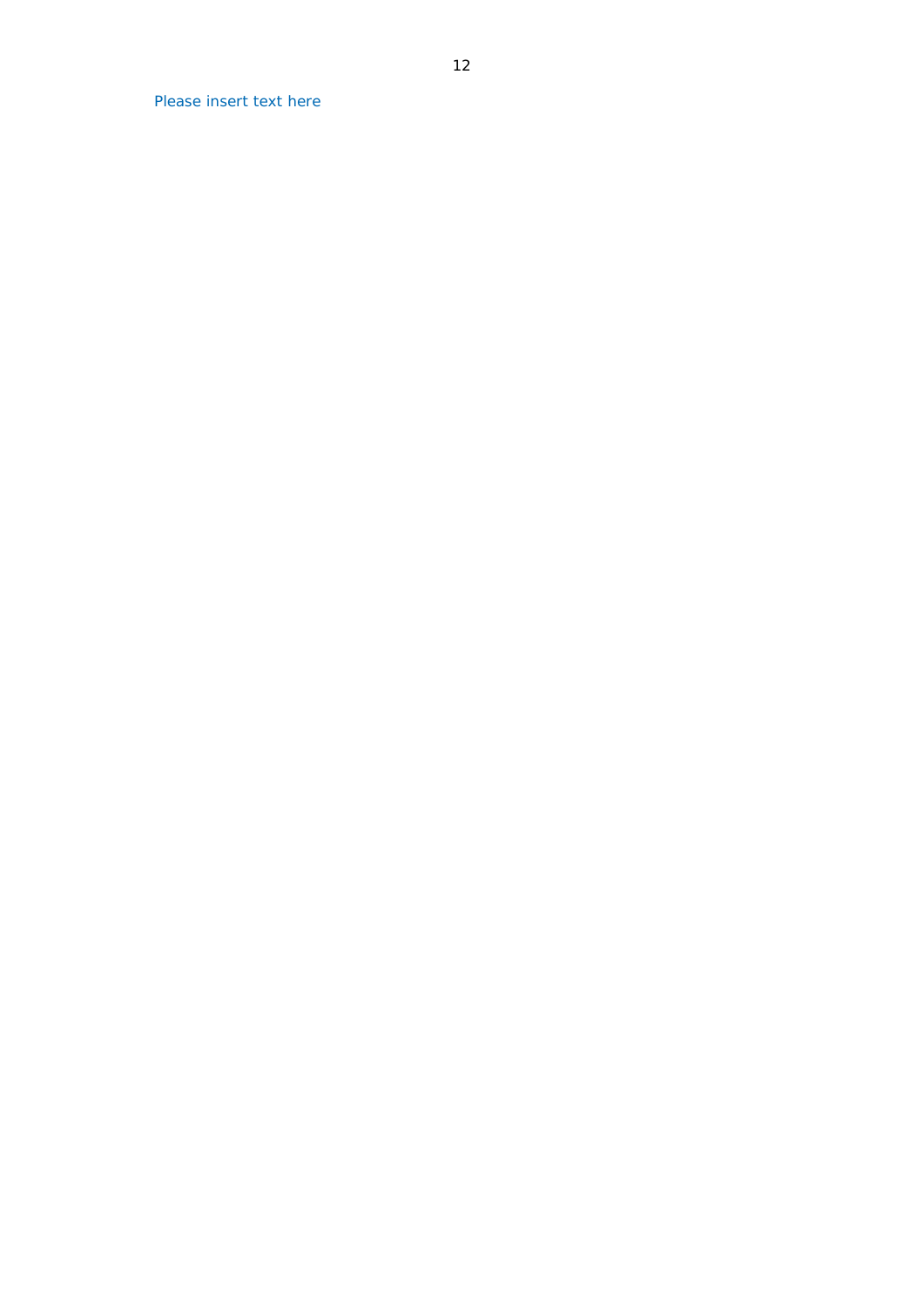9.2 By what methods does your State disseminate information to the public about the 1980 Convention?

The Central Authority representatives provide or take part in trainings or conferences and workshops for the specialists - social workers, judges, consular officers, NGOs. The Czech Central Authority placed many information on their website www.umpod.cz, mainly in Czech and partly in English language.

# **PART IV: TRANSFRONTIER ACCESS / CONTACT AND INTERNATIONAL FAMILY RELOCATION**

### **10. Transfrontier access / contact**<sup>16</sup>

10.1 Since the 2011 / 2012 Special Commission, have there been any significant developments in your State regarding Central Authority practices, legislation, procedural rules or case law applicable in cases of transfrontier contact / access? No

Yes, please explain:

Promoting and providing of mediation by the Czech Central Authority.

10.2 Please indicate any important developments in your State, since the 2011 / 2012 Special Commission, in the interpretation of **Article 21** of the 1980 Convention.

### Please insert text here

10.3 What problems have you experienced, if any, as regards co-operation with other States in respect of:

- a. the granting or maintaining of access rights; Please insert text here
- b. the effective exercise of rights of access; and Please insert text here
- c. the restriction or termination of access rights. Please insert text here

Please provide case examples where possible. Please insert text here

10.4 In what ways have you used the "General Principles and Guide to Good Practice on Transfrontier Contact Concerning Children"17 to assist in transfrontier contact / access cases in your State? Can you suggest any further principles of good practice?

The Czech Central Authority promotes amicable solution of access cases and provides free mediation. The latest practice has focused on the participation rights of the child, especially discovering the childs view and informing of the child on the proceedings, depending on his/her age and maturity.

# **11. International family relocation**<sup>18</sup>

 $\overline{a}$ 

11.1 Since the 2011 / 2012 Special Commission, have there been any significant developments in your State regarding the legislation, procedural rules or case law applicable to international family relocation? Where possible, please explain these developments in the legislation, procedural rules or case law:

*"*1.7.4 The Special Commission concludes that parents, before they move with their children from one country to another, should be encouraged not to take unilateral action by unlawfully removing a child but to make appropriate arrangements for access and contact preferably by agreement, particularly where one parent intends to remain behind after the move. 1.7.5 The Special Commission encourages all attempts to seek to resolve differences among the legal systems so as to arrive as far as possible at a common approach and common standards as regards relocation."

<sup>16</sup> See the [Conclusions and Recommendations](https://assets.hcch.net/upload/concl28sc5_e.pdf) of the 2006 Special Commission (*supra.* note 5) at paras 1.7.1 to 1.7.3.

<sup>&</sup>lt;sup>17</sup> Available on the Hague Conference website at < www.hcch.net > under "Child Abduction Section" then "Guides to Good Practice".

 $18$  See the Conclusions and Recommendations of the 2006 Special Commission meeting at paras 1.7.4 to 1.7.5: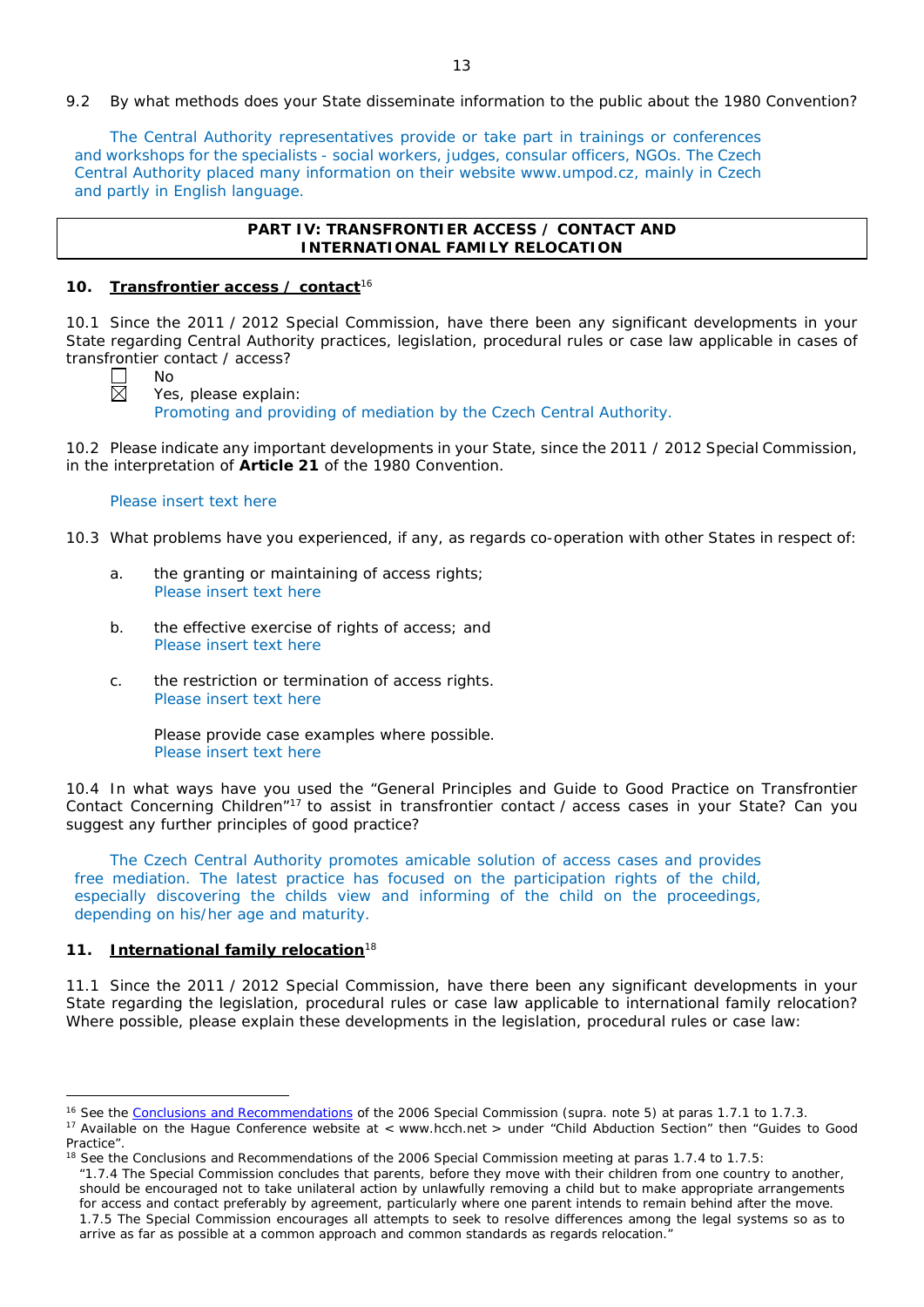Since 01-01-2014 there is completely new Civil Code in the Czech Republic. The Section 858 explicitly states that parental responsibility includes determining the place of child's residence.

# **PART V: NON-CONVENTION CASES AND NON-CONVENTION STATES**

# **12. Non-Convention cases and non-Convention States**

12.1 Are there any States that you would particularly like to see become a State Party to the 1980 Convention? If so, what steps would you suggest could be taken to promote the Convention and encourage ratification of, or accession to, the Convention in those States? Please explain:

China, India, States of Middle East and Northern Africa (especially Egypt, Tunisia).

12.2 Are there any States which are not Parties to the 1980 Convention or not Members of the Hague Conference that you would like to see invited to the Special Commission meeting in 2017?

# Please insert text here

# *The "Malta Process"*<sup>19</sup>

12.2 In relation to the "Malta Process":

a. Do you have any comment to make on the "Principles for the Establishment of Mediation Structures in the context of the Malta Process" and the accompanying Explanatory Memorandum?<sup>20</sup>

Please insert text here

b. Have any steps been taken towards the implementation of the Malta Principles in your State and the designation of a Central Contact Point, in order to better address cross-border family disputes over children involving States that are not a Party to the 1980 and 1996 Conventions?

⊠ No

Yes, please explain: П Please insert text here

c. What is your view as to the future of the "Malta Process"? Please insert text here

# **PART VI: TRAINING AND EDUCATION AND THE TOOLS, SERVICES AND SUPPORT PROVIDED BY THE PERMANENT BUREAU**

# **13. Training and education**

 $\overline{a}$ 

13.1 Can you give details of any training sessions / conferences organised in your State to support the effective functioning of the 1980 Convention, and the influence that such sessions / conferences have had?

The representatives of the Czech Central Authority and the Ministry of Justice provide regularly trainings for judges, social workers, consulat officers, NGOs. The Central Authority

<sup>&</sup>lt;sup>19</sup> The "Malta Process" is a dialogue between certain States Parties to the 1980 and 1996 Conventions and certain States which are not Parties to either Convention, with a view to securing better protection for cross-border rights of contact of parents and their children and addressing the problems posed by international abduction between the States concerned. For further information see the Hague Conference website at < www.hcch.net > under "Child Abduction Section" then "Judicial Seminars on the International Protection of Children".

<sup>&</sup>lt;sup>20</sup> The Principles and Explanatory Memorandum were circulated to all Hague Conference Member States and all States participating in the Malta Process in November 2010. They are available on the Hague Conference website at < www.hcch.net > under "Child Abduction Section" then "Judicial Seminars on the International Protection of Children".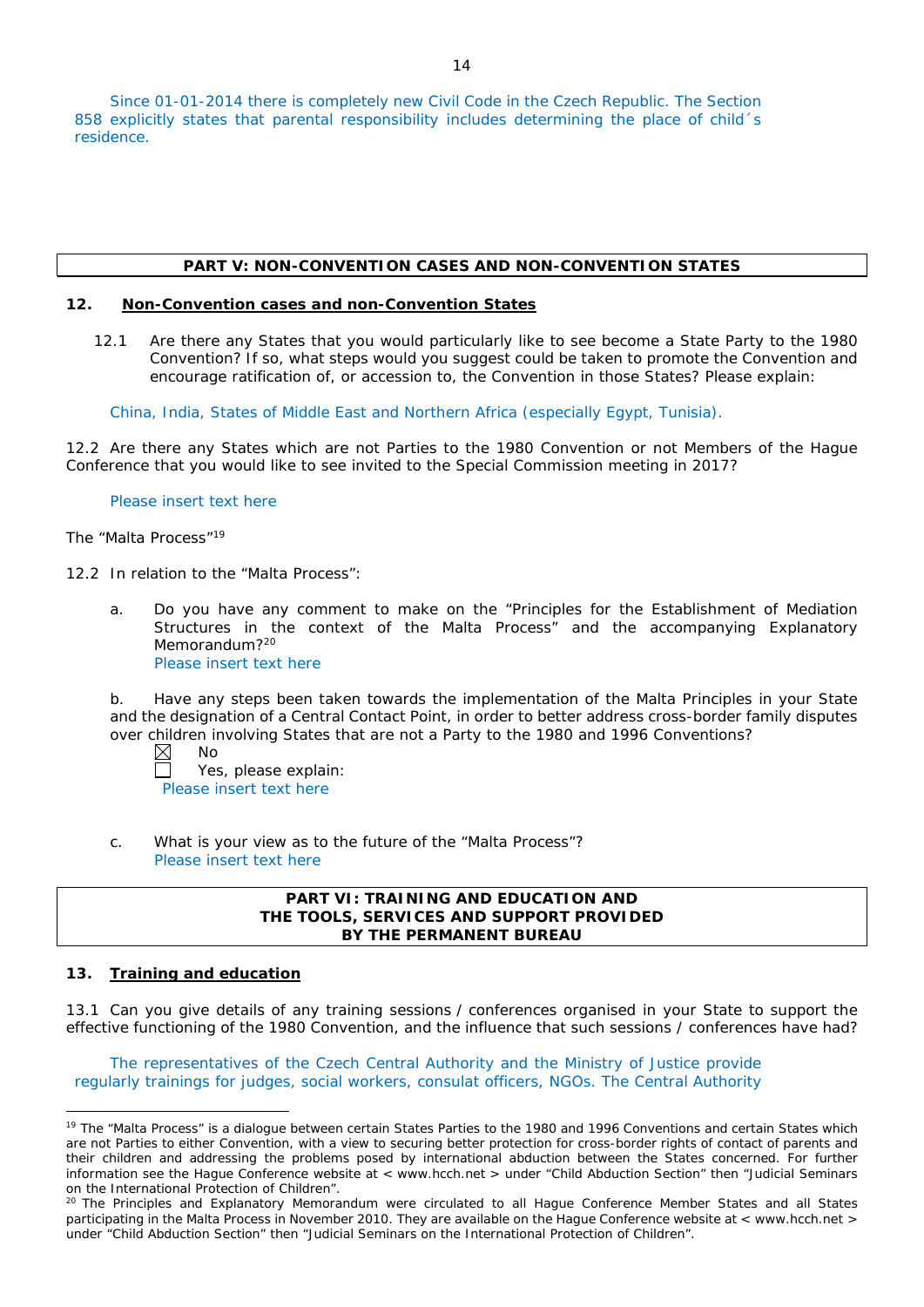completes the EU funded project "Participation rights of the Child in the Agenda of the Office for International legal protection of Children" which also includes the promoting of children´s participation in abduction and acces proceedings.

# **14. The tools, services and support provided by the Permanent Bureau**

# *In general*

14.1 Please comment or state your reflections on the specific tools, services and support provided by the Permanent Bureau to assist with the practical operation of the 1980 and 1996 Conventions, including:

- a. The Country Profile available under the Child Abduction Section. Very useful
- b. INCADAT (the international child abduction database, available at < www.incadat.com >). Very useful
- c. *The Judges' Newsletter* on International Child Protection the publication of the Hague Conference on Private International Law which is available online for free;<sup>21</sup> Very useful
- d. The specialised "Child Abduction Section" of the Hague Conference website  $(<$  www.hcch.net >); Very useful and often used
- e. INCASTAT (the database for the electronic collection and analysis of statistics on the 1980 Convention):  $22$ Please insert text here
- f. Providing technical assistance and training to States Parties regarding the practical operation of the 1980 and 1996 Conventions.  $23$  Such technical assistance and training may involve persons visiting the Permanent Bureau or, alternatively, may involve the Permanent Bureau organising, or providing assistance with organising, national and international judicial and other seminars and conferences concerning the Convention(s) and participating in such conferences; Please insert text here
- g. Encouraging wider ratification of, or accession to, the Convention(s), including educating those unfamiliar with the Convention(s);  $24$ Please insert text here
- h. Supporting communications between Central Authorities, including maintaining their contact details updated on the HCCH website; Please insert text here
- i. Supporting communications among Hague Network Judges and between Hague Network Judges and Central Authorities, including maintaining a confidential database of up-to-date contact details of Hague Network Judges Please insert text here

# *Other*

- 14.2 What other measures or mechanisms would you recommend:
	- a. To improve the monitoring of the operation of the Conventions; Please insert text here
		- b. To assist States in meeting their Convention obligations; and

<sup>&</sup>lt;sup>21</sup> Available on the Hague Conference website at < www.hcch.net > under "Child Abduction Section" and "Judges' Newsletter on International Child Protection". For some volumes of *The Judges' Newsletter*, it is possible to download individual articles as required.

 $22$  Further information is available via the Hague Conference website at < www.hcch.net > under "Child Abduction Section" then "INCASTAT".

<sup>&</sup>lt;sup>23</sup> Such technical assistance may be provided to judges, Central Authority personnel and / or other professionals involved with the practical operation of the Convention(s).

 $24$  Which again may involve State delegates and others visiting the Permanent Bureau or, alternatively, may involve the Permanent Bureau organising, or providing assistance with organising, national and international judicial and other seminars and conferences concerning the Convention(s) and participating in such conferences.